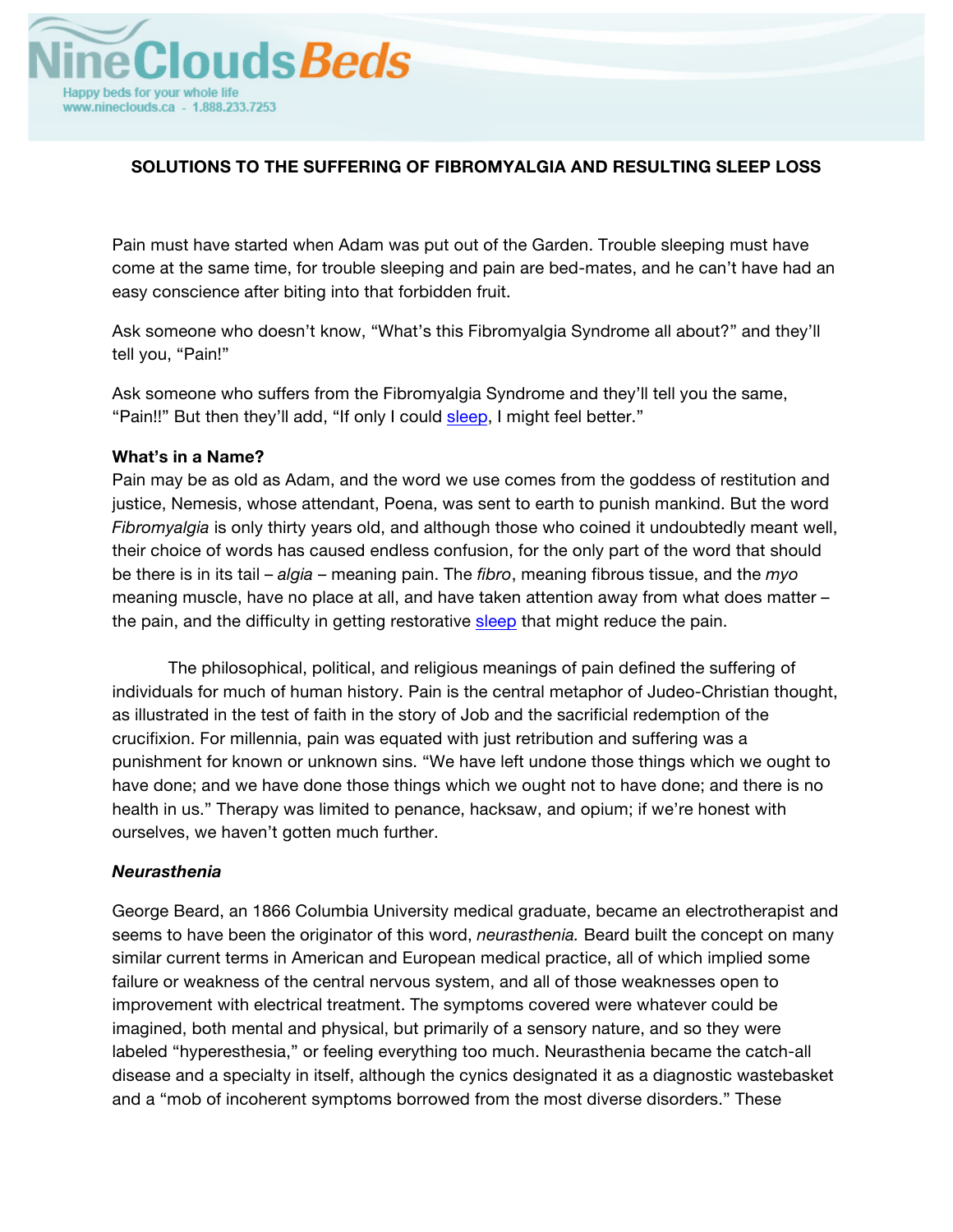

symptoms were characterized by a mix of exhaustion and insomnia; "the longer they stay in bed, the tireder they feel," so "fatigue neurosis" was suggested as an alternative name to neurasthenia. All body symptoms were regarded as a "real disease" instead of manifested in a patient's head; however, the diagnosis became so convenient, so all embracing, that it was eventually valueless and the field moved out of the hands of the neurologists, the "nerve doctors," and into the field of psychoanalysis. In reading the reports of the distressing symptoms that became classified as neurasthenia, it is easy to think of the legitimate diagnoses we would give now, but not to the persons who, after a course of electric shocks, were restored from prostration to a full and active life. Although the effect of the mind on the body was clearly known to the earliest practitioners of the healing and spiritual arts, the coining of the word *psychosomatic* dates to 1818, at the time when Mesmer was holding sway with animal magnetism.

# *Fibrositis – Early Reports*

In fibromyalgia, we are now trying to come to grips with invisible pain, essentially invisible by definition. If a cause can be seen, heard, or felt, then the diagnosis must be rethought, for it can't be fibromyalgia. Gowers in 1904 coined the term *fibrositis* while writing about back pain. and Graham in Toronto in 1940 made use of the term fibrositis when he wrote about "tension rheumatism." The issue became clouded in wartime by ill soldiers, and perhaps by soldiers who wished to be thought of as ill, when Hutchison in 1942 reported 69% of military rheumatology referrals were for fibrositis and Ellman, also in 1942 used fibrositis as a definition for all forms of soft tissue pains, including what was known as "psychogenic rheumatism," and reported at the time that 24% of military referrals for fibrositis had concomitant issues in their psychological profiles

# *But Why Fibromyalgia?*

In 1977 in Toronto, Hugh Smythe (son of the Maple Leaf Hockey Conn Smythe) and Harvey Moldofsky, showed in brain wave tracings (electroencephalograph) there were changes in their fibrositis patients akin to those found in experimentally sleep deprived persons. They devised the term, *non-restorative sleep syndrome*, which they associated with "tender points." With a list of symptoms to include poor sleep and fatigue, and with the help of colleagues, they went on to devise a set of criteria for clinical diagnosis, formalized in the American College of Rheumatology's 1990 statement, to be termed *Fibromyalgia*. In 1992 The World Health Organization accepted *Fibromyalgia* as a medical condition, just as much as rheumatoid arthritis, or any other established and internationally accepted diagnosis.

# **What Are The Diagnostic Criteria?**

The criteria set up by the 1990 Committee are considered by many to be inadequate or not to meet the more up-to-date understanding of the condition. However, they are used as legal judgement issues, comprising a specified length of time for the pain to have persisted unremittingly, the requirement it should be present in all limbs and the torso, and that a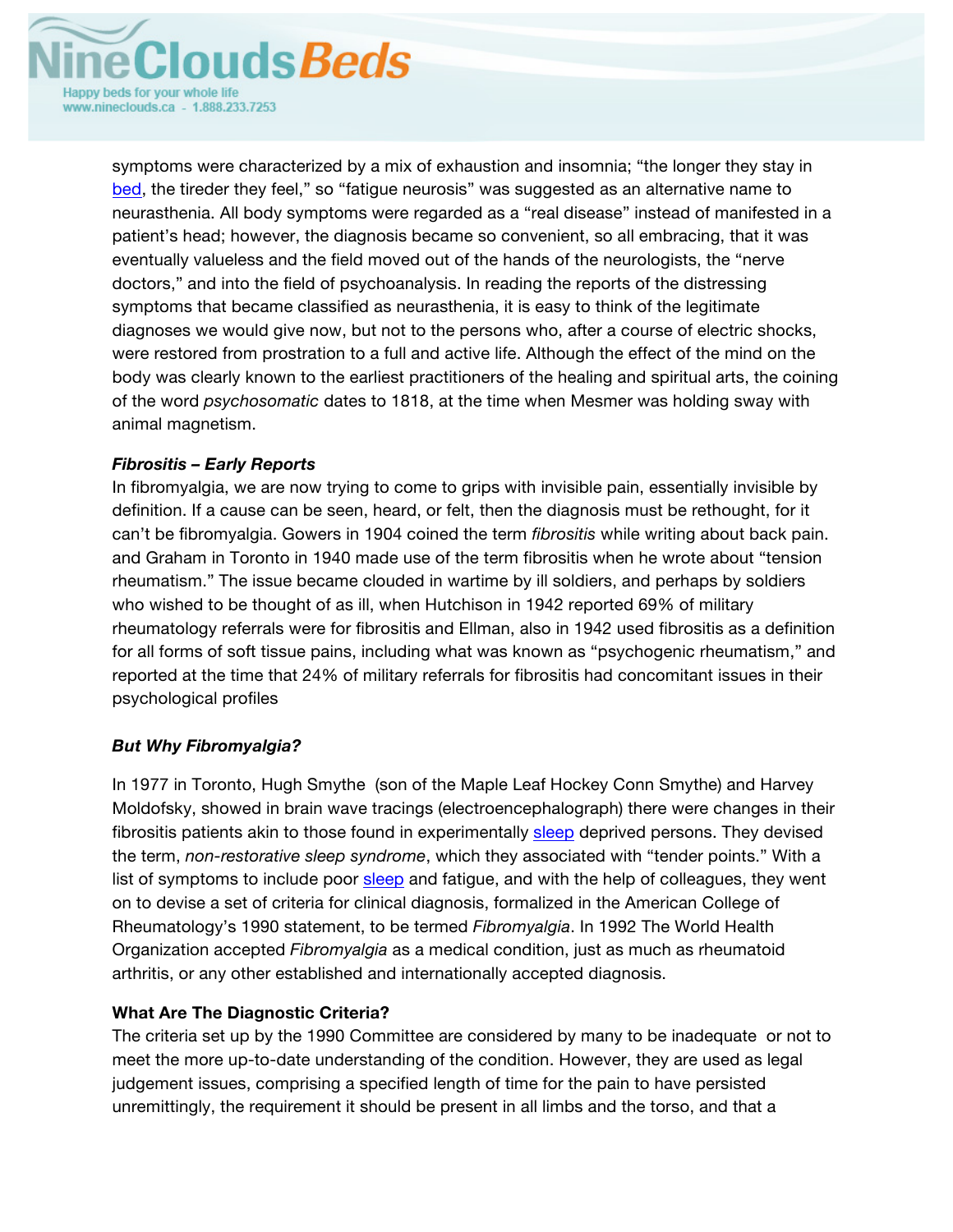

specified number of points in the body should be reported as tender to pressure, even though it is recognized there is no specific abnormal feature at those points. Some specialists are reported to have abandoned the "tender point" requirement, and to make the diagnosis on the history of chronic pain and non-restorative sleep.

# **Who Has Fibromyalgia?**

The diagnosis of fibromyalgia depends on a doctor to make it. It's not like a broken leg or a migraine which you don't need a doctor to tell you what know you've got. In fact it's reported by many persons they've seen as many as twenty doctors before one makes this diagnosis. And then once the diagnosis is made, they have in effect fibromyalgia for life since although therapy may alleviate the symptoms of fibromyalgia, there is to date no cure.

Understanding the difficulty of making a diagnosis, it is therefore uncertain how many persons would be diagnosed with fibromyalgia if everyone who had the condition was seen by a doctor who was "tuned in" to the condition. It is, however, generally thought that in the USA and Canada two percent of the population have been diagnosed with the condition and estimated at the extreme as ten percent might in fact suffer it. That's a lot of people! And then when you consider the sufferers are 90% women, and most are likely to have a mother, a husband and one or more children, then that's an awful lot of people who are affected by fibromyalgia!

# **What Treatment Is There For Fibromyalgia?** *Setting up a treatment program*

# It must first be understood that treatment is directed at restoration of function – directed at keeping the fibromyalgia patient functioning in her family, her community, and if possible, her employment. Experience has shown it is most likely to meet success in these goals if the patient is part of an organized programme, directed by experts in fibromyalgia and conducted by a team of therapists.

Yes, suppression of symptoms is intended. Measures to relieve pain will be practised, taught, and continued. Measures to relieve difficulties with sleep will be an important part of the programme. But concentration is directed at maintaining function in the broadest sense of that word.

# *The whole person*

The word "holistic" has been very popular in recent decades and confuses many since it should be written "wholeistic," but it would lose its pseudo-magic if it became understood. It means no more than treating the whole person, body and mind, and since Socrates' axiom was, "The part can never be well unless the whole is well," it's an oversell to claim "holistic" is a new idea. But, new or old, the patient in the fibromyalgia program will have all issues addressed – pain, sleeplessness, difficulties with work and family – they must all be addressed.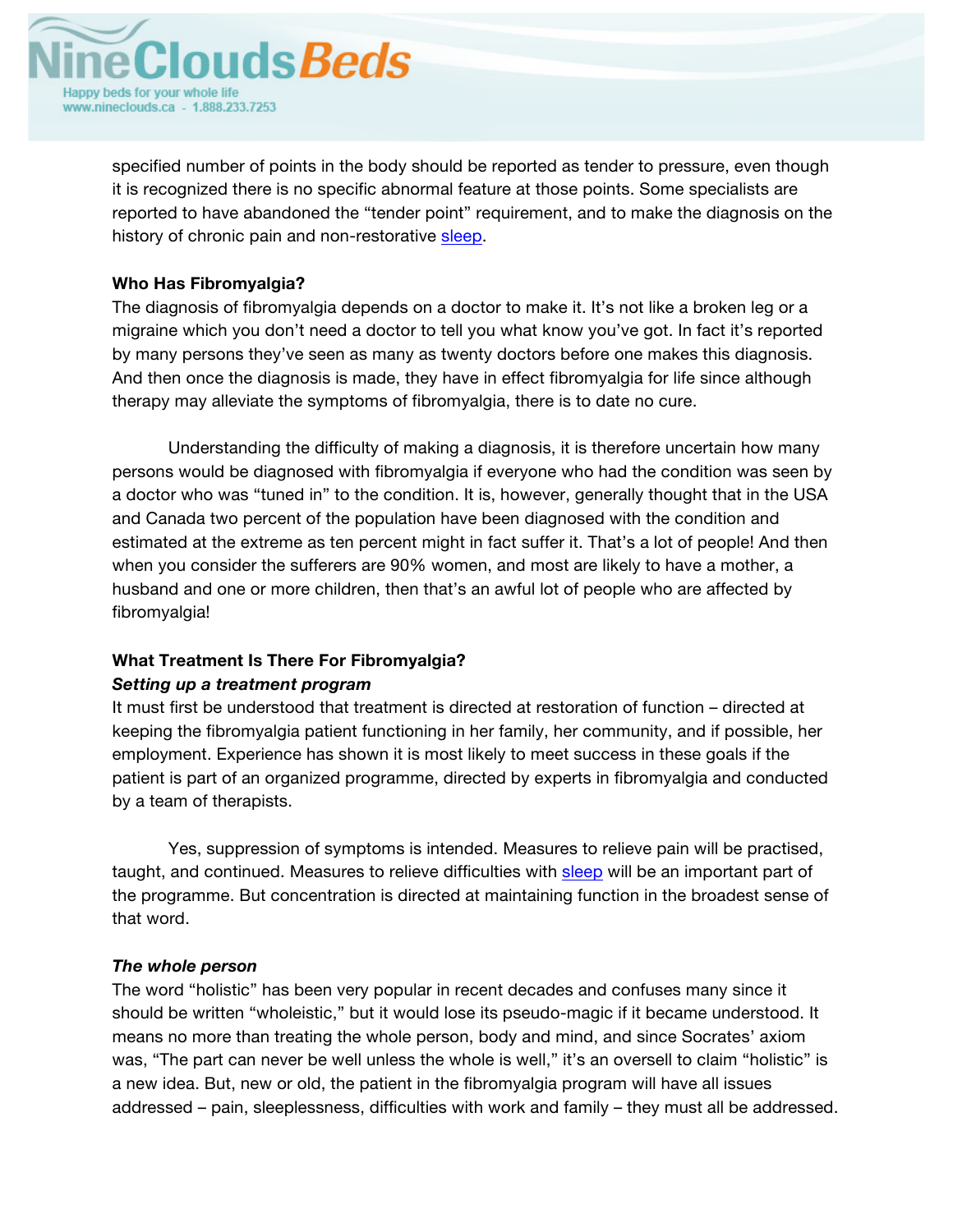

## *Psychosocial Issues*

Many persons in this world have skeletons in their cupboard, perhaps those suffering with fibromyalgia have worse skeletons or more skeletons or are more affected by the ones they have than are the remaining 90% of the population. Whatever the reason, it may help the patient to be interviewed by and to open up freely to an understanding counselor, psychologist, or if appropriate psychiatrist. Even without skeletons preceding the onset of the condition, social issues are almost certain to follow its onset and family counseling might well be beneficial.

# *Stress, Tobacco, Diet*

The counselor will assist in minimizing the effects of stress which are unquestionably liable to enhance pain and to interfere with sleep; these may be obvious in origin such as actual or threatened loss of employment and marital difficulties; they might be less obvious with problems with children and associates, threat of foreclosure and countless other problems that beset the chronically ill.

Tobacco must be given up. There is no specific ill effect, but there is a general attitudinal issue in turning the patient towards a healthy life, and the effects of tobacco on the lungs and liability to cancer do not need to be dwelt on here.

There is no specific diet to be followed, but the patient's dietary habits should be discussed with a knowledgeable person. The chances are in a patient suffering from chronic pain and chronic sleeplessness that they are not eating properly. In a normal diet supplements of vitamins and minerals are not generally required, but if the diet is not normal these might need to be considered. It may be that weight has been gained during a period of inactivity.

## *Therapists, active and passive treatment*

An exercise program should be part of the overall treatment plan. This will be a "Jane Fonda" stretch and movement program, definitely not a "Hulk Hogan" to build large muscles. Sometimes, if available, a warm pool makes movements easier to perform and more comfortable. It should be enjoyable and usually when performed in a group in an atmosphere of mutual encouragement, it is more pleasant and more effective. If it is possible for the patient to sleep better after a period of exercise, then that will be an additional benefit.

There is a role for passive treatment by massage which eases discomfort. Whether the use of machines, TENS, acupuncture, lamps etc., should be employed will be a decision made by the therapists, but in general it is believed what the patient does for herself with encouragement (active therapy) is far more effective than what is done to her (passive therapy).